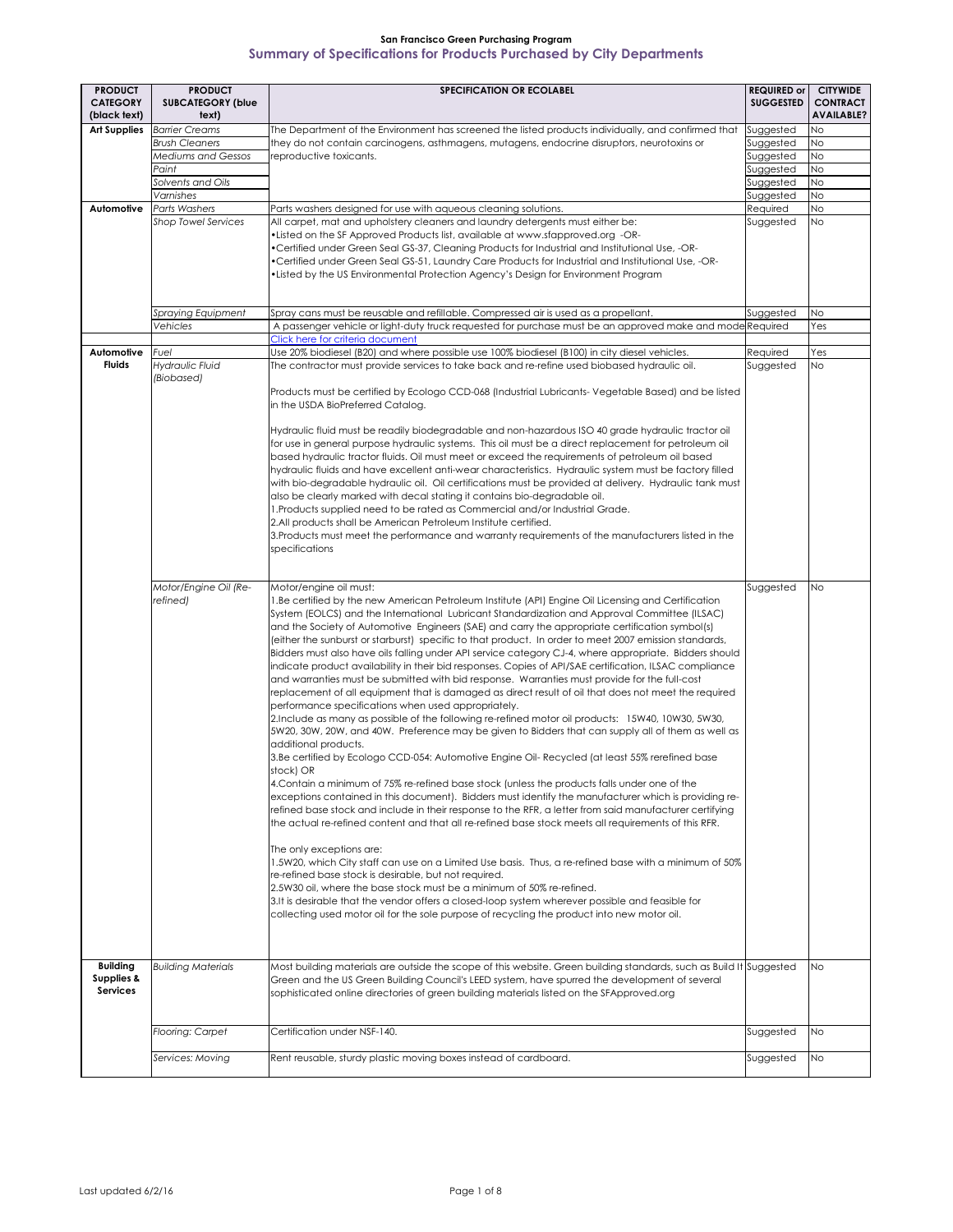| <b>PRODUCT</b>                           | <b>PRODUCT</b>                                      | <b>SPECIFICATION OR ECOLABEL</b>                                                                                                                                                                                                                                                                                                                                                                                                                                                                                                                                                                                                                                                                                                                                                                                                                                                                                                                                                                                                                                                                                                                                                                                                                            | <b>REQUIRED or</b> | <b>CITYWIDE</b>                      |
|------------------------------------------|-----------------------------------------------------|-------------------------------------------------------------------------------------------------------------------------------------------------------------------------------------------------------------------------------------------------------------------------------------------------------------------------------------------------------------------------------------------------------------------------------------------------------------------------------------------------------------------------------------------------------------------------------------------------------------------------------------------------------------------------------------------------------------------------------------------------------------------------------------------------------------------------------------------------------------------------------------------------------------------------------------------------------------------------------------------------------------------------------------------------------------------------------------------------------------------------------------------------------------------------------------------------------------------------------------------------------------|--------------------|--------------------------------------|
| <b>CATEGORY</b><br>(black text)          | <b>SUBCATEGORY (blue</b><br>text)                   |                                                                                                                                                                                                                                                                                                                                                                                                                                                                                                                                                                                                                                                                                                                                                                                                                                                                                                                                                                                                                                                                                                                                                                                                                                                             | <b>SUGGESTED</b>   | <b>CONTRACT</b><br><b>AVAILABLE?</b> |
|                                          | Services: Pest<br>Management in<br><b>Buildings</b> | SF Environment created a rigorous request for proposals for pest management services that requires<br>third-party certification, site visits and sample IPM plans. Pest control contractors must demonstrate a<br>full working knowledge of and commitment to the integrated pest management approach:<br>1. Monitor each pest ecosystem to determine pest population, size, occurrence, and natural enemy<br>population, if present. Identify decisions and practices that could affect pest populations. Keep<br>records of such monitoring;<br>2.Set for each pest at each site and identify in an IPM implementation plan, an injury level, based on<br>how much biological, aesthetic or economic damage the site can tolerate;<br>3. Consider a range of potential treatments for the pest problem. Employ nonpesticide management<br>tactics first. Consider the use of chemicals only as a last resort and select and use chemicals only<br>within an IPM program and in accordance with the provisions of the IPM Ordinance (Chapt. 3,<br>Environment Code).<br>Click here for generic request for proposals language                                                                                                                              | Required           | Yes                                  |
| <b>Building</b>                          | Wood                                                | CRITERIA FOR PLASTIC LUMBER-LANDSCAPING TIMBERS AND POSTS                                                                                                                                                                                                                                                                                                                                                                                                                                                                                                                                                                                                                                                                                                                                                                                                                                                                                                                                                                                                                                                                                                                                                                                                   | Suggested          | <b>No</b>                            |
| <b>Supplies &amp;</b><br><b>Services</b> |                                                     | HDPE: 25-100% postconsumer content, 75-100% total recycled content<br>Mixed plastics/Sawdust: 50% postconsumer content, 100% total recycled content<br>HDPE/Fiberglass: 75% postconsumer content, 95% total recycled content<br>Other mixed resins: 50-100% postconsumer content, 95-100% total recycled content<br>(from EPA's Recommended Recovered Materials Content Levels)<br>CRITERIA FOR PRESERVATIVE-TREATED WOOD<br>SF Environment used the following criteria to evaluate potential alternatives to wood preservatives<br>containing arsenic:<br>1. If the product is pressure treated, treatment must be standardized by American Wood Products<br>Association for the<br>intended use. This requirement helps ensure that the treatment meets specifications to minimize<br>leaching.<br>2. Product must not be used in a manner that US EPA prohibits or discourages.<br>3. Product or use must not violate state or local law, policy, or published best<br>management practices.<br>4. Product may not result in the release or creation of dioxins during manufacture or<br>disposal.<br>5. Product, constituents, or contaminants may not be listed on the EPA Priority PBT list<br>or the EPA Waste Minimization Priority Chemicals list. |                    |                                      |
| <b>Cleaners</b>                          | <b>Abrasive Cleaners</b>                            | Products must be certified under UL 2759 (formerly Ecologo CCD-146) or recognized under the US EPA<br>Safer Choices/Design for the Environment Program.<br>The Department of the Environment may conduct its own review of specific products that are not<br>formally certified by Green Seal or Ecologo, to determine whether those products substantially meet<br>the standards established for the various categories of certification, and on that basis allow the use of                                                                                                                                                                                                                                                                                                                                                                                                                                                                                                                                                                                                                                                                                                                                                                               | Suggested          | Yes                                  |
|                                          |                                                     | those products.                                                                                                                                                                                                                                                                                                                                                                                                                                                                                                                                                                                                                                                                                                                                                                                                                                                                                                                                                                                                                                                                                                                                                                                                                                             |                    |                                      |
|                                          | <b>Bathroom Cleaners</b>                            | Products must be certified under the Green Seal GS-37 ecolabel.<br>San Francisco Department of the Environment may conduct its own review of specific products that<br>are not formally certified by Green Seal or Ecologo, to determine whether those products substantially<br>meet the standards established for the various categories of certification, and on that basis allow the<br>use of those products.                                                                                                                                                                                                                                                                                                                                                                                                                                                                                                                                                                                                                                                                                                                                                                                                                                          | Required           | <b>No</b>                            |
|                                          | <b>Carpet Cleaners</b>                              | Products certified by one of the two ecolabels below:<br>1.UL 2795/Ecologo CCD-148<br>2.Green Seal GS-37<br>SF Environment may conduct its own review of specific products that are not formally certified by<br>Green Seal or Ecologo to determine whether those products substantially meet those standards, and<br>on that basis allow the use of those products.                                                                                                                                                                                                                                                                                                                                                                                                                                                                                                                                                                                                                                                                                                                                                                                                                                                                                        | Required           | <b>No</b>                            |
|                                          | <b>Cleaner Degreasers</b>                           | Products certified under the Green Seal GS-37 ecolabel.<br>The Department of the Environment may conduct its own review of specific products that are not<br>formally certified by Green Seal or Ecologo, to determine whether those products substantially meet<br>the standards established for the various categories of certification, and on that basis allow the use of<br>those products.                                                                                                                                                                                                                                                                                                                                                                                                                                                                                                                                                                                                                                                                                                                                                                                                                                                            | Required           | <b>No</b>                            |
|                                          | Dish Soaps                                          | Must meet the following requirements.<br>1. Must not be labeled as antimicrobial or antibacterial.<br>2. Must not contain triclosan or triclocarban.                                                                                                                                                                                                                                                                                                                                                                                                                                                                                                                                                                                                                                                                                                                                                                                                                                                                                                                                                                                                                                                                                                        | Required           | <b>No</b>                            |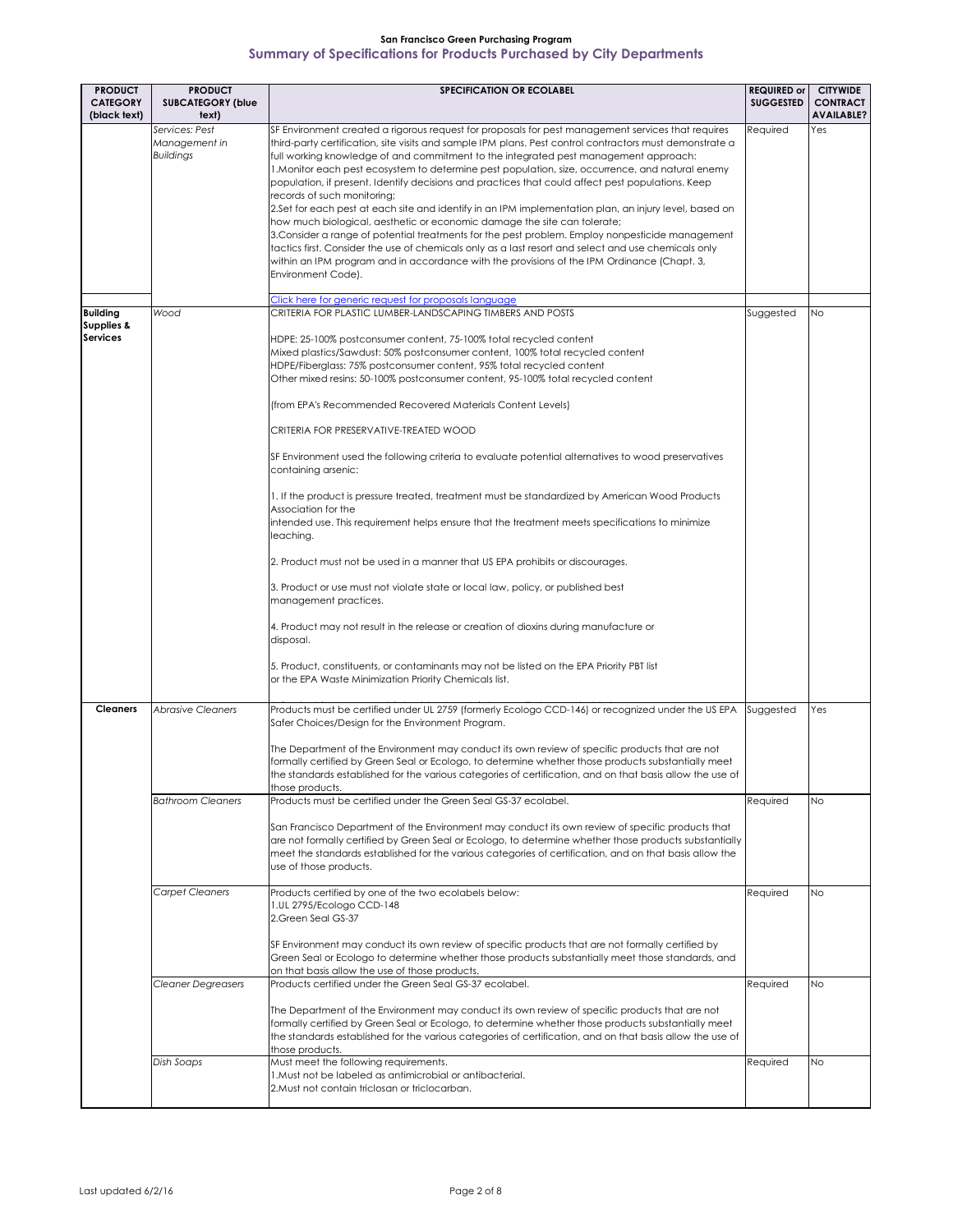| <b>PRODUCT</b>                     | <b>PRODUCT</b>                                                  | <b>SPECIFICATION OR ECOLABEL</b>                                                                                                                                                                                                                                                                                                                                                                                                                                                                                                                                                                                                                                                                                                                                                                                                                                                                          | <b>REQUIRED or</b>    | <b>CITYWIDE</b>                      |
|------------------------------------|-----------------------------------------------------------------|-----------------------------------------------------------------------------------------------------------------------------------------------------------------------------------------------------------------------------------------------------------------------------------------------------------------------------------------------------------------------------------------------------------------------------------------------------------------------------------------------------------------------------------------------------------------------------------------------------------------------------------------------------------------------------------------------------------------------------------------------------------------------------------------------------------------------------------------------------------------------------------------------------------|-----------------------|--------------------------------------|
| <b>CATEGORY</b><br>(black text)    | <b>SUBCATEGORY (blue</b><br>text)                               |                                                                                                                                                                                                                                                                                                                                                                                                                                                                                                                                                                                                                                                                                                                                                                                                                                                                                                           | <b>SUGGESTED</b>      | <b>CONTRACT</b><br><b>AVAILABLE?</b> |
|                                    | <b>Disinfectants</b>                                            | Products must be EPA registered as disinfectants or hard surface sanitizers, and contain only the<br>following active ingredients: Hydrogen peroxide, citric acid, lactic acid, or caprylic acid. Products<br>must not contain quaternary ammonium compounds or alkylphenol ethoxylates. Concentrated<br>products must be adapted for use in a closed-loop dilution system.                                                                                                                                                                                                                                                                                                                                                                                                                                                                                                                               | Suggested             | <b>No</b>                            |
|                                    | <b>Drain Openers</b>                                            | Products certified under the UL 2791 (Ecologo CCD-113) ecolabel (Drain and/or Grease Trap Additives: Suggested<br><b>Biologically Based).</b>                                                                                                                                                                                                                                                                                                                                                                                                                                                                                                                                                                                                                                                                                                                                                             |                       | <b>No</b>                            |
|                                    | <b>Floor Cleaners</b>                                           | Products certified under one of the following ecolabels:<br>1.Green Seal GS-40<br>2.Green Seal GS-37<br>3.UL 2777/EcoLogo CCD-147<br>The Department of the Environment may conduct its own review of specific products that are not<br>formally certified by Green Seal or Ecologo, determine whether those products substantially meet the                                                                                                                                                                                                                                                                                                                                                                                                                                                                                                                                                               | Required              | <b>No</b>                            |
|                                    |                                                                 | standards established for the various categories of certification, and on that basis allow the use of<br>those products.                                                                                                                                                                                                                                                                                                                                                                                                                                                                                                                                                                                                                                                                                                                                                                                  |                       |                                      |
|                                    | Floor Finishes and<br><b>Strippers</b>                          | Products certified under one of the following ecolabels:<br>1. Green Seal GS-40<br>2.Green Seal GS-37<br>3.UL 2777/EcoLogo CCD-147<br>SF Environment may conduct its own review of specific products that are not formally certified by<br>Green Seal or Ecologo, determine whether those products substantially meet the standards, and on                                                                                                                                                                                                                                                                                                                                                                                                                                                                                                                                                               | Required              | <b>No</b>                            |
|                                    | <b>Furniture Polish</b>                                         | that basis allow the use of those products.<br>Ready-to-use in a trigger spray bottle. Non-aerosol. May not contain glycol ethers, phthalates,                                                                                                                                                                                                                                                                                                                                                                                                                                                                                                                                                                                                                                                                                                                                                            | Required              | <b>No</b>                            |
|                                    |                                                                 | monoethanolamine or alkyl phenol ethoxylates; pH 6-10. No chlorinated compounds. No chemicals<br>known to the state of California to cause cancer (as listed under Prop 65).                                                                                                                                                                                                                                                                                                                                                                                                                                                                                                                                                                                                                                                                                                                              |                       |                                      |
|                                    | <b>General Purpose</b><br>Cleaners                              | Use general purpose cleaners certified under Green Seal GS-37.<br>The Department of the Environment may conduct its own review of specific products that are not<br>formally certified by Green Seal or Ecologo, to determine whether those products substantially meet<br>the standards established for the various categories of certification, and on that basis allow the use of<br>those products.                                                                                                                                                                                                                                                                                                                                                                                                                                                                                                   | Required              | <b>No</b>                            |
|                                    | <b>Glass Cleaners</b>                                           | Products certified under the Green Seal GS-37 ecolabel.<br>SF Environment may conduct its own review of specific products that are not formally certified by<br>Green Seal or Ecologo, determine whether those products substantially meet the standards, and on<br>that basis allow the use of those products.                                                                                                                                                                                                                                                                                                                                                                                                                                                                                                                                                                                           | Required              | Yes                                  |
|                                    | Graffiti Control                                                | For graffiti removal on unpainted surfaces, dry ice or recycled glass blasting systems are preferred.<br>Chemical graffiti removal products or protective coatings should not contain methylene chloride, n-<br>methyl-2-pyrrolidone, tert-butyl acetate, or nonyl phenol ethoxylates. VOCs must be 30% or less for non-<br>aerosol graffiti removers and 50% for aerosol products, using the definition of VOCs listed in CARB's<br>Consumer Product Regulation. Graffiti coatings must have a VOC content of less than 100 grams per<br>liter. Paints for overpainting graffiti should either be certified under Green Seal GS-11, Green Seal GS-<br>43, or should have a recycled content of at least 50% and VOC content of 50g/l or lower. For all<br>products, full ingredient disclosure is preferred, either directly or via certification by the US EPA's Design<br>for the Environment Program. | Suggested             | <b>No</b>                            |
|                                    | <b>Hand Soaps</b>                                               | Products certified under the Green Seal GS-41 or UL 2784/EcoLogo CCD-104 ecolabels. Hand soaps<br>labeled antimicrobial or containing triclosan or triclocarban are prohibited.<br>SF Environment may conduct its own review of specific products that are not formally certified,<br>determine whether those products substantially meet the standards, and on that basis allow the use                                                                                                                                                                                                                                                                                                                                                                                                                                                                                                                  | Required              | <b>No</b>                            |
|                                    | Odor Control                                                    | of those products.<br>Products must by certified under UL Environment UL 2796, formerly known as Ecologo CCD-117 or CCD-Suggested<br>107, or certified under UL Environment UL 2792 - 2012 Standard for Sustainability for Cleaning and<br>Degreasing Compounds: Biologically-based.<br>The Department of the Environment may conduct its own review of specific products that are not<br>formally certified, to determine whether those products substantially meet the standards established<br>for the various categories of certification, and on that basis allow the use of those products.                                                                                                                                                                                                                                                                                                         |                       | Yes                                  |
|                                    | <b>Toilet Cleaners (Acid)</b><br>Toilet Cleaners (Non-<br>acid) | Products must be Green Seal GS-37 certified.<br>Products certified under the Green Seal GS-37 ecolabel.<br>The Department of the Environment may conduct its own review of specific products that are not<br>formally certified by Green Seal or Ecologo, determine whether those products substantially meet the<br>standards established for the various categories of certification, and on that basis allow the use of<br>those products.                                                                                                                                                                                                                                                                                                                                                                                                                                                             | Required<br>Suggested | N <sub>O</sub><br><b>No</b>          |
|                                    | <b>Toilet Deodorizers</b><br>(Hangers, Pucks)                   | • Use products certified under UL 2780/Ecologo CCD-165-OR-<br>. Use products that do not contain paradichlorobenzene                                                                                                                                                                                                                                                                                                                                                                                                                                                                                                                                                                                                                                                                                                                                                                                      | Required              | <b>No</b>                            |
| <b>Cleaning</b><br><b>Supplies</b> | <b>Bags: Compostable</b><br>Plastic                             | 1. Must be certified compostable by a third-party independent verification entity such as the<br>Biodegradable Products Institute or BPI, proving that the finished product meets ASTM D6400 standards<br>of compostability.                                                                                                                                                                                                                                                                                                                                                                                                                                                                                                                                                                                                                                                                              | Required              | <b>No</b>                            |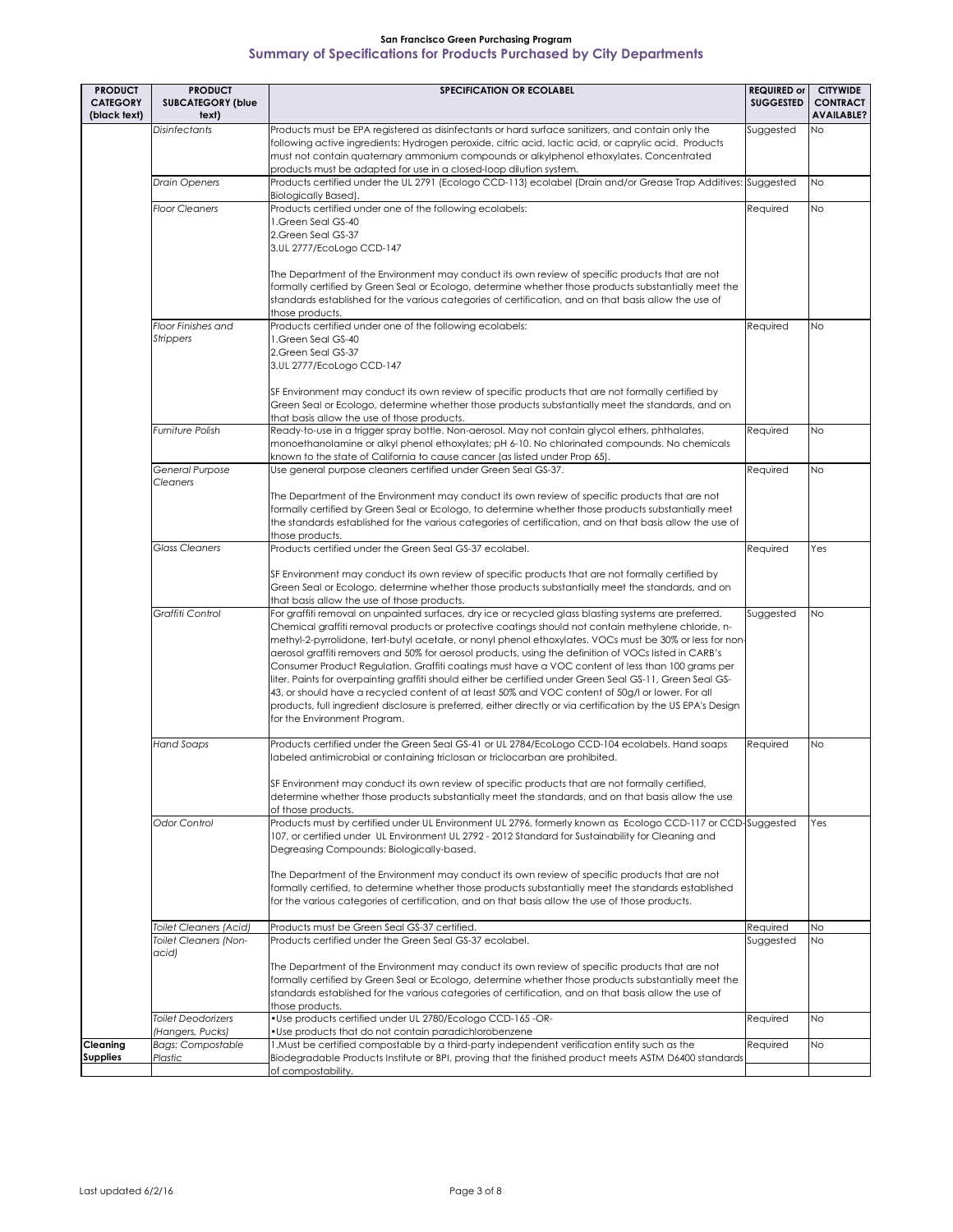| <b>PRODUCT</b>                        | <b>PRODUCT</b>                               | <b>SPECIFICATION OR ECOLABEL</b>                                                                                                                                                                                                                                                                                                                                                                                                                                                                                                                                                                                                                                    | <b>REQUIRED or</b> | <b>CITYWIDE</b>                      |
|---------------------------------------|----------------------------------------------|---------------------------------------------------------------------------------------------------------------------------------------------------------------------------------------------------------------------------------------------------------------------------------------------------------------------------------------------------------------------------------------------------------------------------------------------------------------------------------------------------------------------------------------------------------------------------------------------------------------------------------------------------------------------|--------------------|--------------------------------------|
| <b>CATEGORY</b><br>(black text)       | <b>SUBCATEGORY (blue</b><br>text)            |                                                                                                                                                                                                                                                                                                                                                                                                                                                                                                                                                                                                                                                                     | <b>SUGGESTED</b>   | <b>CONTRACT</b><br><b>AVAILABLE?</b> |
|                                       | <b>Bags: Trash</b>                           | Plastic bags that have a thickness of 0.7 mil or greater are required to meet either one of the following Required<br>(per California Public Resources Code section 42290):<br>• Must have recycled plastic postconsumer material (RPPCM) equal to at least 10% of the weight of<br>the bags; or<br>• At least 30% of the weight of material used in all of its plastic products is RPPCM.<br>•Bags and/or wholesalers must be on the most recent California Integrated Waste Management                                                                                                                                                                            |                    | <b>No</b>                            |
|                                       |                                              | compliance list.                                                                                                                                                                                                                                                                                                                                                                                                                                                                                                                                                                                                                                                    |                    |                                      |
|                                       | <b>Hand Dryers: Electric</b>                 | High velocity hand dryers are recommended as an alternative to paper towels.                                                                                                                                                                                                                                                                                                                                                                                                                                                                                                                                                                                        | Required           | Yes                                  |
|                                       | Microfiber Cleaning<br>Products              | Cleaning cloths and mops must be composed of microfiber.                                                                                                                                                                                                                                                                                                                                                                                                                                                                                                                                                                                                            | Suggested          | Yes                                  |
|                                       | Paper Towels                                 | Must contain 40+% post consumer waste (PCW) recycled content; roll cores must contain 100%<br>recycled fiber (unless specified otherwise by proprietary towel dispensers). Universal paper towel<br>dispensers are preferred.                                                                                                                                                                                                                                                                                                                                                                                                                                       | Required           | Yes                                  |
|                                       | <b>Toilet Seat Covers</b>                    | Must contain at least 20% postconsumer waste (PCW) recycled content.                                                                                                                                                                                                                                                                                                                                                                                                                                                                                                                                                                                                | Required           | Yes                                  |
|                                       | <b>Toilet Tissue</b>                         | Must contain 20+% PCW recycled content. Roll cores must contain 100% recycled fiber.                                                                                                                                                                                                                                                                                                                                                                                                                                                                                                                                                                                | Required           | Yes                                  |
| <b>Electronics</b>                    | Appliances                                   | <b>Resource Conservation Ordinance</b>                                                                                                                                                                                                                                                                                                                                                                                                                                                                                                                                                                                                                              | Required           | <b>No</b>                            |
|                                       | Audio Visual Equipment                       | <b>Resource Conservation Ordinance</b>                                                                                                                                                                                                                                                                                                                                                                                                                                                                                                                                                                                                                              | Required           | No                                   |
|                                       | Computer Servers                             | All computer servers purchased by City departments must meet SF Committee on Information<br>Technology (COIT)/SF Approved Environmentally Preferable Purchasing Requirements as follows:                                                                                                                                                                                                                                                                                                                                                                                                                                                                            | Required           | Yes                                  |
|                                       |                                              | Energy Star (for Computer Servers) Certified                                                                                                                                                                                                                                                                                                                                                                                                                                                                                                                                                                                                                        |                    |                                      |
|                                       |                                              | Exemptions: The only exemptions are blade servers and servers with more than 4<br>sockets, which need not comply with the server purchasing requirements listed.                                                                                                                                                                                                                                                                                                                                                                                                                                                                                                    |                    |                                      |
|                                       |                                              | Exemptions to this policy must be determined by the Department of Technology.                                                                                                                                                                                                                                                                                                                                                                                                                                                                                                                                                                                       |                    |                                      |
|                                       | Computers & Monitors                         | Must meet San Francisco Committee on Information Technology (COIT)/SF Approved Environmentally<br>Preferable Purchasing Requirements. This policy requires that City departments purchase only EPEAT-<br>Gold registered products. Exemptions to this policy can only be made by the Department of<br>Technology.                                                                                                                                                                                                                                                                                                                                                   | Required           | Yes                                  |
|                                       | Copiers, Printers,<br>Scanners, Fax Machines | Multifunction devices (all-in-one copiers/printers/scanners/fax machines) must be certified to the<br>latest version of Energy Star. The default settings of these devices must be configured to automatically<br>print and copy double-sided.                                                                                                                                                                                                                                                                                                                                                                                                                      | Required           | Yes                                  |
| <b>Electronics</b><br><b>Cleaners</b> | <b>Keyboard Cleaners</b>                     | Keyboard and/or electronics cleaning devices must not be aerosols or have greenhouse gases as<br>propellants.                                                                                                                                                                                                                                                                                                                                                                                                                                                                                                                                                       | Suggested          | Yes                                  |
|                                       |                                              | Food, Catering Services  In July 2009, SF created the first comprehensive food policy for the City which addresses hunger,<br>healthy food for City meetings and events, food production on City owned land and more.<br>SF City Depts. are encouraged to buy:<br>•Locally produced and/or sustainably certified foods;<br>•2+ raw vegetables and vegetarian options at all meals; low calorie low-fat foods;<br>.Small portions (e.g. cut bagels in half);<br>•Fat free or 1% milk, soy milk, 100% juice, water or tea (unsweetened);<br>. Whole grain breads, rice or corn tortillas.<br>City staff should avoid butter, cream sauces, fried foods, chips, fries. | Suggested          | Yes                                  |
|                                       | Foodware                                     | Reusable foodware is preferred. If not possible, foodware must be recyclable or compostable                                                                                                                                                                                                                                                                                                                                                                                                                                                                                                                                                                         | Required           | Yes                                  |
|                                       | <b>Waste Dispensers</b>                      | Drinking water should be provided through dedicated dispensers or faucets, but bottled drinking<br>water should be avoided. Bottled drinking water is defined as water in a sealed rigid plastic bottle<br>having a capacity of 21 fluid ounces or less.                                                                                                                                                                                                                                                                                                                                                                                                            | Required           | <b>No</b>                            |
| Landscaping Fertilizers               |                                              | Products bearing the OMRI Listed® seal, have been reviewed and determined to be allowed for<br>organic use in accordance with U.S. NOP organic standards.                                                                                                                                                                                                                                                                                                                                                                                                                                                                                                           | Suggested          | <b>No</b>                            |
|                                       | Hoses (Garden &<br>Soaker)                   | Must meet EPA's Recommended Recovered Materials Content Levels for Garden and Soaker Hoses.<br>with the following levels of postconsumer recycled content:<br>•Garden Hose Rubber and/or Plastic: 60-65%<br>•Soaker Hose Rubber and/or Plastic: 60-70%                                                                                                                                                                                                                                                                                                                                                                                                              | Suggested          | <b>No</b>                            |
|                                       | Services: Landscaping                        | REQUIRED:<br>Include reference to the San Francisco Integrated Pest Management Ordinance requirements<br>(Environment Code, Chapt. 3) in all contracting documents involving pesticide use on City properties.<br>SUGGESTED:                                                                                                                                                                                                                                                                                                                                                                                                                                        | Required           | Yes                                  |
|                                       |                                              | Hire third-party certified Bay-Friendly Qualfied Professionals for landscape design or maintenance<br>services. Specify "Bay Friendly Services" in contracting documents.                                                                                                                                                                                                                                                                                                                                                                                                                                                                                           |                    |                                      |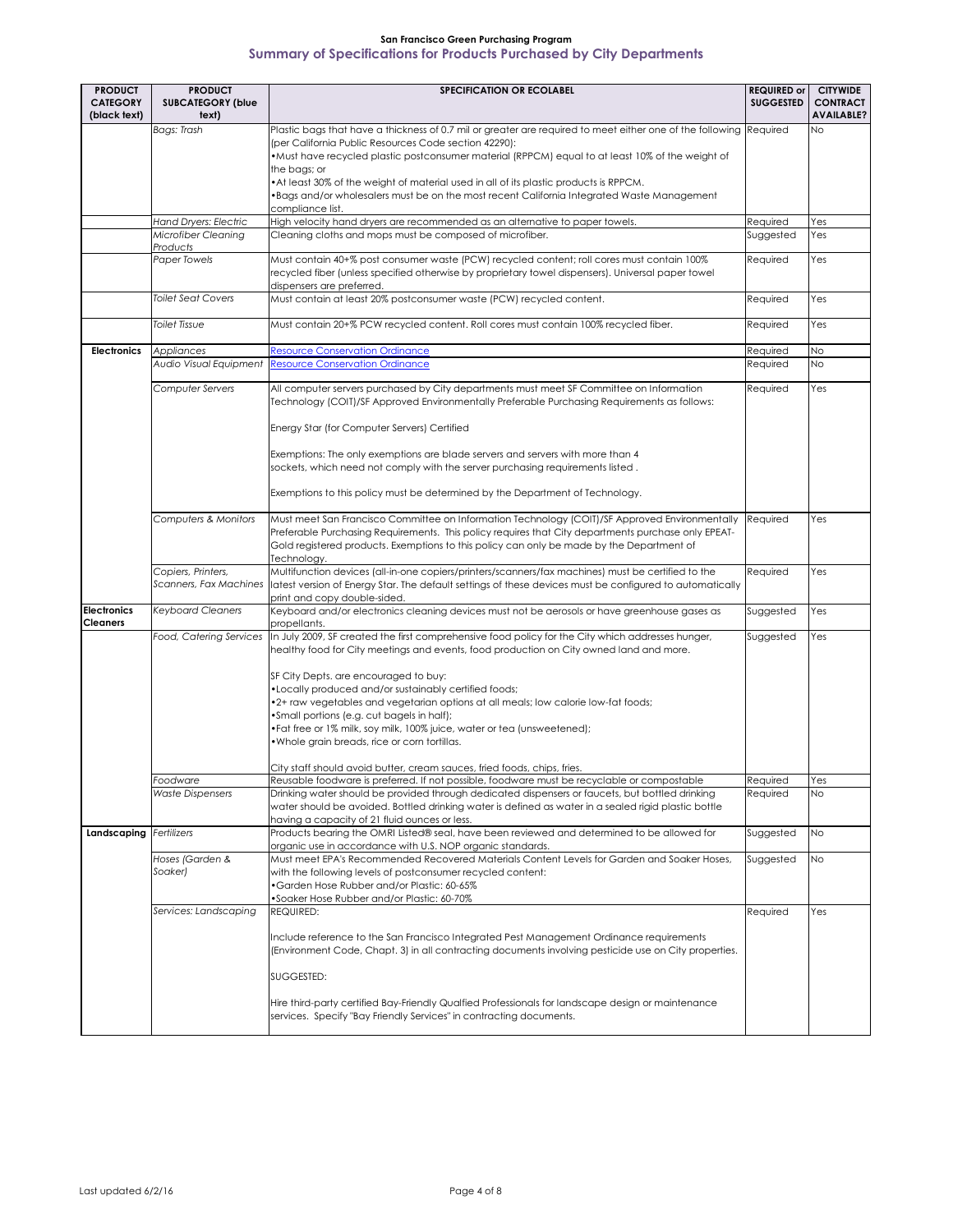| <b>PRODUCT</b>                  | <b>PRODUCT</b>                        | <b>SPECIFICATION OR ECOLABEL</b>                                                                                                                               | <b>REQUIRED or</b> | <b>CITYWIDE</b>                      |
|---------------------------------|---------------------------------------|----------------------------------------------------------------------------------------------------------------------------------------------------------------|--------------------|--------------------------------------|
| <b>CATEGORY</b><br>(black text) | <b>SUBCATEGORY (blue</b><br>text)     |                                                                                                                                                                | <b>SUGGESTED</b>   | <b>CONTRACT</b><br><b>AVAILABLE?</b> |
| Lighting                        | <b>Compact Fluorescent</b>            | All Ballasts:                                                                                                                                                  | Required           | Yes                                  |
|                                 | (CFL) Ballasts                        | 1.Be UL-listed.                                                                                                                                                |                    |                                      |
|                                 |                                       | 2.All ballasts should be physically interchangeable with standard electromagnetic or standard                                                                  |                    |                                      |
|                                 |                                       | electronic ballasts, where applicable.                                                                                                                         |                    |                                      |
|                                 |                                       | 3. Meet California's Title 24 Energy Code requirements.                                                                                                        |                    |                                      |
|                                 |                                       | 4. Contain auto restart circuitry in order to restart lamps without resetting power.                                                                           |                    |                                      |
|                                 |                                       | 5.Be able to tolerate sustained open circuit and short circuit output conditions without becoming<br>damaged.                                                  |                    |                                      |
|                                 |                                       | 6.Be rated for a starting temperature down to 32 degrees f and/or ø degrees c or less.                                                                         |                    |                                      |
|                                 |                                       | 7. Contain no exposed live parts.                                                                                                                              |                    |                                      |
|                                 |                                       | 8.To the greatest extent practicable, all ballasts should be ROHS-compliant (i.e., compliant with the                                                          |                    |                                      |
|                                 |                                       | European Union's Restriction on Hazardous Substances Directive).                                                                                               |                    |                                      |
|                                 |                                       | 9.Be made in a factory that is certified to ISO 9002 Quality System Standards or equivalent.                                                                   |                    |                                      |
|                                 |                                       | 10.Not contain polychlorinated biphenyls (PCBs).                                                                                                               |                    |                                      |
|                                 |                                       | <b>Fluorescent Ballasts:</b>                                                                                                                                   |                    |                                      |
|                                 |                                       | 1. Must be electronic, instant start or program start only. (No magnetic fluorescent ballasts)                                                                 |                    |                                      |
|                                 |                                       | 2. Must have a Class A sound rating.                                                                                                                           |                    |                                      |
|                                 |                                       | 3. Must be high-frequency and operate lamps at a frequency above 42k Hz to avoid interference with                                                             |                    |                                      |
|                                 |                                       | infrared devices and to eliminate visible flicker.<br>4.All ballasts for fluorescent lamps must have a lamp current crest factor (ratio of peak to RMS) not to |                    |                                      |
|                                 |                                       | exceed 1.7 crest factor.                                                                                                                                       |                    |                                      |
|                                 |                                       | 5.Instant start ballasts must run on 120V or 277V or both. All Program Start ballasts must be multi-                                                           |                    |                                      |
|                                 |                                       | voltage and run on 120V, 230V and 277V.                                                                                                                        |                    |                                      |
|                                 | Compact Fluorescent                   | Green products must meet or exceed all of the following requirements:                                                                                          | Required           | Yes                                  |
|                                 | (CFL) Bulbs                           |                                                                                                                                                                |                    |                                      |
|                                 |                                       | 4-pin compact fluorescent (CFL) bulbs<br>1.12,000 hour minimum rated life                                                                                      |                    |                                      |
|                                 |                                       | 2.1 year warranty                                                                                                                                              |                    |                                      |
|                                 |                                       | 3. Minimum color rendering index $(CRI) = 82$                                                                                                                  |                    |                                      |
|                                 |                                       | 4.5 mg of mercury or less                                                                                                                                      |                    |                                      |
|                                 |                                       |                                                                                                                                                                |                    |                                      |
|                                 |                                       | Self-ballasted CFLs (<50W), bare spiral (twist)                                                                                                                |                    |                                      |
|                                 |                                       | 1. Meets Energy Star CFL v. 4.0                                                                                                                                |                    |                                      |
|                                 |                                       | 2.10,000 hour minimum rated life                                                                                                                               |                    |                                      |
|                                 |                                       | 3.1 year warranty<br>4.3.5 mg of mercury or less                                                                                                               |                    |                                      |
|                                 |                                       |                                                                                                                                                                |                    |                                      |
|                                 |                                       | Self-ballasted CFLs (<50W), other shapes (reflectors, A-shaped, globes, bullets, candles, etc.)                                                                |                    |                                      |
|                                 |                                       | 1. Meets Energy Star CFL v. 4.0                                                                                                                                |                    |                                      |
|                                 |                                       | 2.8,000 hour minimum rated life                                                                                                                                |                    |                                      |
|                                 |                                       | 3.1 year warranty                                                                                                                                              |                    |                                      |
|                                 |                                       | 4.3.5 mg of mercury or less                                                                                                                                    |                    |                                      |
|                                 |                                       | Self-ballasted (≥50W) bare spiral (twist)                                                                                                                      |                    |                                      |
|                                 |                                       | 1. Meets Energy Star CFL v. 4.0                                                                                                                                |                    |                                      |
|                                 |                                       | 2.10,000 hour minimum rated life                                                                                                                               |                    |                                      |
|                                 |                                       | 3.1 year warranty                                                                                                                                              |                    |                                      |
|                                 |                                       | 4.5 mg of mercury or less                                                                                                                                      |                    |                                      |
|                                 |                                       | Self-ballasted (≥50W), other shapes (reflectors, A-shaped, globes, etc.)                                                                                       |                    |                                      |
|                                 |                                       | 1. Meets Energy Star CFL v. 4.0                                                                                                                                |                    |                                      |
|                                 |                                       | 2.8,000 hour minimum rated life                                                                                                                                |                    |                                      |
|                                 |                                       | 3.1 year warranty                                                                                                                                              |                    |                                      |
|                                 | Compact Fluorescent<br>(CFL) Fixtures |                                                                                                                                                                | Required           | Yes                                  |
|                                 | Exit Signs                            | Exit signs must must be lit with light-emitting diodes (LEDs) or light-emitting capacitors (LECs), and must                                                    | Required           | Yes                                  |
|                                 |                                       | consume no                                                                                                                                                     |                    |                                      |
|                                 |                                       | more than 5 watts, and have at least a 3-year warranty. All exit signs must also be UL 924-certified and                                                       |                    |                                      |
|                                 |                                       | meet NFPA 101, NEC                                                                                                                                             |                    |                                      |
|                                 |                                       | and OSHA Illumination standards.                                                                                                                               |                    |                                      |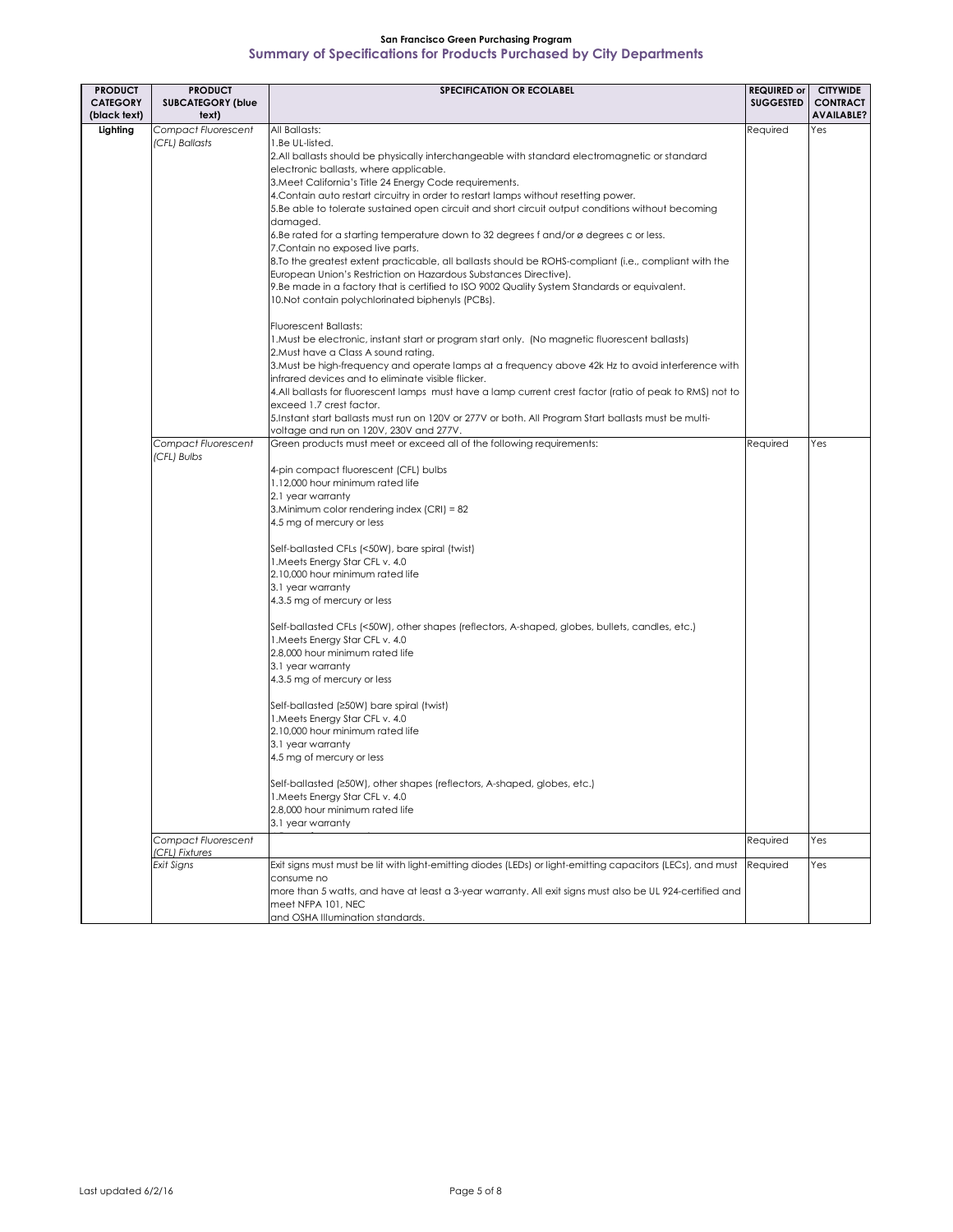| <b>PRODUCT</b><br><b>CATEGORY</b><br>(black text) | <b>PRODUCT</b><br><b>SUBCATEGORY (blue</b><br>text) | <b>SPECIFICATION OR ECOLABEL</b>                                                                                                                                                                                                                                                                                                                                                                                                                                                                                                                                                                                                                                                                                                                                                                                                                                                                                                                                                                                                                                                                                                                                                                                                                                                                                                                                                                                                                                                                                                                                                                                                                                                                                                                                                                                                                              | <b>REQUIRED or</b><br><b>SUGGESTED</b> | <b>CITYWIDE</b><br><b>CONTRACT</b><br><b>AVAILABLE?</b> |
|---------------------------------------------------|-----------------------------------------------------|---------------------------------------------------------------------------------------------------------------------------------------------------------------------------------------------------------------------------------------------------------------------------------------------------------------------------------------------------------------------------------------------------------------------------------------------------------------------------------------------------------------------------------------------------------------------------------------------------------------------------------------------------------------------------------------------------------------------------------------------------------------------------------------------------------------------------------------------------------------------------------------------------------------------------------------------------------------------------------------------------------------------------------------------------------------------------------------------------------------------------------------------------------------------------------------------------------------------------------------------------------------------------------------------------------------------------------------------------------------------------------------------------------------------------------------------------------------------------------------------------------------------------------------------------------------------------------------------------------------------------------------------------------------------------------------------------------------------------------------------------------------------------------------------------------------------------------------------------------------|----------------------------------------|---------------------------------------------------------|
|                                                   | <b>Fluorescent Ballasts</b>                         | Ballasts must meet or exceed the following requirements:                                                                                                                                                                                                                                                                                                                                                                                                                                                                                                                                                                                                                                                                                                                                                                                                                                                                                                                                                                                                                                                                                                                                                                                                                                                                                                                                                                                                                                                                                                                                                                                                                                                                                                                                                                                                      | Required                               | Yes                                                     |
|                                                   |                                                     | All ballasts:<br>1.Be UL-listed.<br>2.All ballasts should be physically interchangeable with standard electromagnetic or standard<br>electronic ballasts, where applicable.<br>3. Meet California's Title 24 Energy Code requirements.<br>4. Contain auto restart circuitry in order to restart lamps without resetting power.<br>5.Be able to tolerate sustained open circuit and short circuit output conditions without becoming<br>damaged.<br>6.Be rated for a starting temperature down to 32 degrees f and/or ø degrees c or less.<br>7. Contain no exposed live parts.<br>8. To the greatest extent practicable, all ballasts should be ROHS-compliant (i.e., compliant with the<br>European Union's Restriction on Hazardous Substances Directive).<br>9.Be made in a factory that is certified to ISO 9002 Quality System Standards or equivalent.<br>10. Not contain polychlorinated biphenyls (PCBs).<br>Fluorescent ballasts:<br>1. Must be electronic, instant start or program start only. (No magnetic fluorescent ballasts).<br>2. Must have a Class A sound rating.<br>3.All electronic instant start and programmed start fluorescent ballasts with standard or low-ballast<br>factors for 32-watt 4-foot T8 lamps should be "extra efficient". (The extra-efficient ballasts are those<br>that are labeled as "NEMA Premium Efficiency" and can be found on the following list, which is<br>maintained by the Consortium for Energy Efficiency: cee1.org/com/com-lt/<br>4.All linear and U-bent fluorescent ballasts must have a power factor of >0.90. (According to the US<br>Department of Energy, "Power factor indicates how effectively the input power and current are<br>converted into usable watts of power delivered to the ballast. High-power-factor ballasts reduce<br>current loads on building wiring and transformers.") |                                        |                                                         |
|                                                   |                                                     | 5. Must be high-frequency and operate lamps at a frequency above 42k Hz to avoid interference with                                                                                                                                                                                                                                                                                                                                                                                                                                                                                                                                                                                                                                                                                                                                                                                                                                                                                                                                                                                                                                                                                                                                                                                                                                                                                                                                                                                                                                                                                                                                                                                                                                                                                                                                                            |                                        |                                                         |
|                                                   |                                                     | infrared devices and to eliminate visible flicker.                                                                                                                                                                                                                                                                                                                                                                                                                                                                                                                                                                                                                                                                                                                                                                                                                                                                                                                                                                                                                                                                                                                                                                                                                                                                                                                                                                                                                                                                                                                                                                                                                                                                                                                                                                                                            |                                        |                                                         |
|                                                   | <b>Fluorescent Fixtures</b>                         |                                                                                                                                                                                                                                                                                                                                                                                                                                                                                                                                                                                                                                                                                                                                                                                                                                                                                                                                                                                                                                                                                                                                                                                                                                                                                                                                                                                                                                                                                                                                                                                                                                                                                                                                                                                                                                                               | Required                               | Yes                                                     |
|                                                   | <b>Fluorescent Tubes</b>                            | Green fluorescent lamps must or exceed all the requirements for:<br>1. Minimum rated life (hours - hrs)<br>2. Minimum warranty (years - yrs)<br>3. Minimum color rendering index (CRI)<br>4. Maximum mercury (mg)<br>I. T8 lamps<br>A. 48 inch, linear (including 32-watt and lower-wattage "energy-saving" models):<br>1.A.24,000 hrs life<br><b>B.3</b> yrs warranty<br>$C.CRI \geq 80$<br>$D \leq 5$ mg mercury<br>B. Shorter than 48 inch, linear<br>1.A.18,000 hrs life<br><b>B.3</b> yrs warranty<br>$C.CRI \geq 80$<br>$D \leq 3.5$ mg mercury<br>C. Longer than 48 inch, linear<br>1.A.18,000 hrs life<br><b>B.2</b> yrs warranty<br>$C.CRI \geq 80$<br>D.≤ 10 mg mercury                                                                                                                                                                                                                                                                                                                                                                                                                                                                                                                                                                                                                                                                                                                                                                                                                                                                                                                                                                                                                                                                                                                                                                             | Required                               | Yes                                                     |
|                                                   |                                                     | D. U-bent                                                                                                                                                                                                                                                                                                                                                                                                                                                                                                                                                                                                                                                                                                                                                                                                                                                                                                                                                                                                                                                                                                                                                                                                                                                                                                                                                                                                                                                                                                                                                                                                                                                                                                                                                                                                                                                     |                                        |                                                         |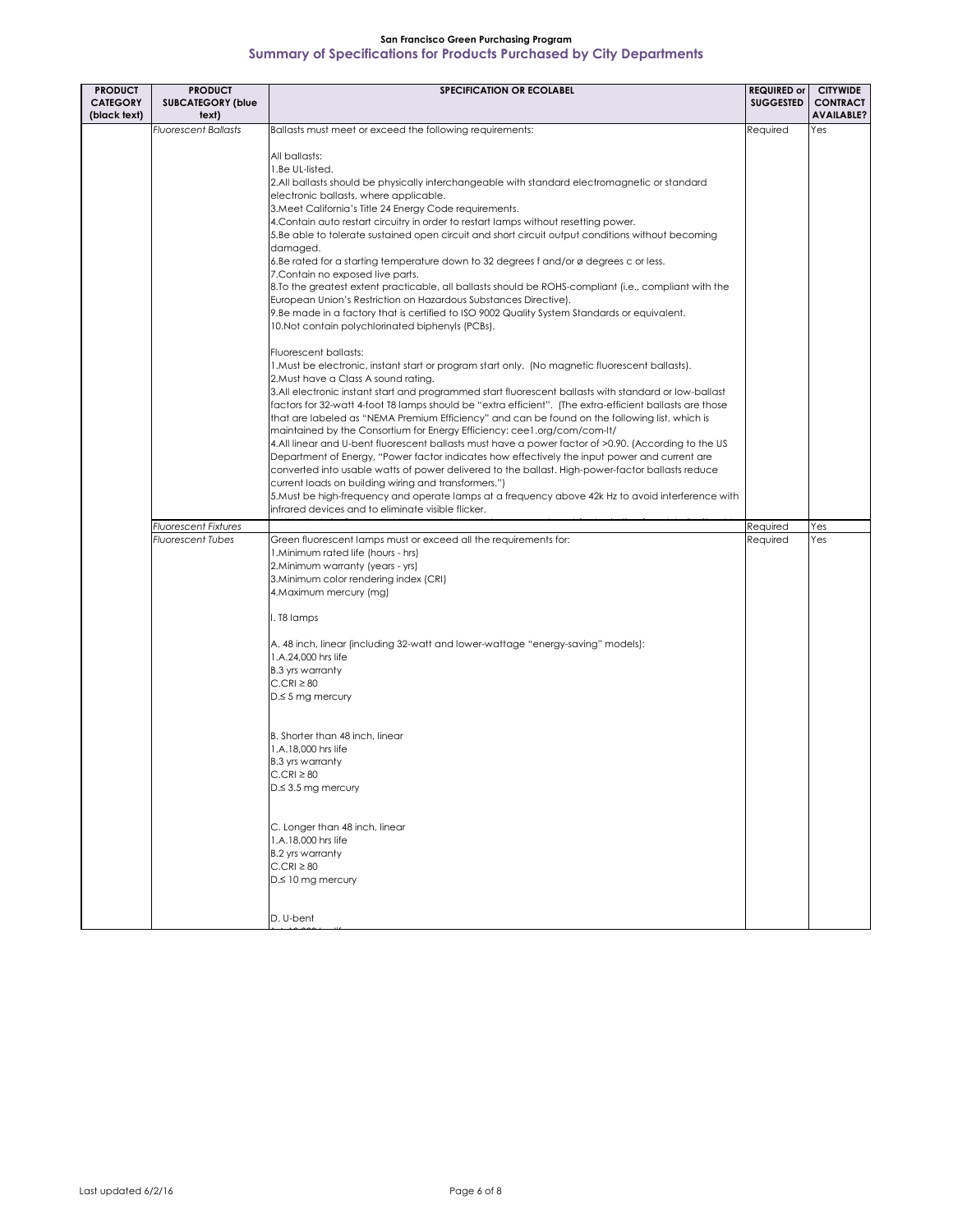| <b>PRODUCT</b><br><b>CATEGORY</b> | <b>PRODUCT</b><br><b>SUBCATEGORY (blue</b>        | <b>SPECIFICATION OR ECOLABEL</b>                                                                                                                                                                                                                                                                                                                                                                                                                                                                                                                                                                                                                                                                                                                                                                                                                                                                                                                                                                                                                                                                                                                                                                                                                                                                                                                                                                                                                                                                                                                                                                                                                                                                                                                                                                                                                                                                                                                                                                                                                                                                                                                                                             | <b>REQUIRED or</b><br><b>SUGGESTED</b> | <b>CITYWIDE</b><br><b>CONTRACT</b> |
|-----------------------------------|---------------------------------------------------|----------------------------------------------------------------------------------------------------------------------------------------------------------------------------------------------------------------------------------------------------------------------------------------------------------------------------------------------------------------------------------------------------------------------------------------------------------------------------------------------------------------------------------------------------------------------------------------------------------------------------------------------------------------------------------------------------------------------------------------------------------------------------------------------------------------------------------------------------------------------------------------------------------------------------------------------------------------------------------------------------------------------------------------------------------------------------------------------------------------------------------------------------------------------------------------------------------------------------------------------------------------------------------------------------------------------------------------------------------------------------------------------------------------------------------------------------------------------------------------------------------------------------------------------------------------------------------------------------------------------------------------------------------------------------------------------------------------------------------------------------------------------------------------------------------------------------------------------------------------------------------------------------------------------------------------------------------------------------------------------------------------------------------------------------------------------------------------------------------------------------------------------------------------------------------------------|----------------------------------------|------------------------------------|
| (black text)                      | text)                                             |                                                                                                                                                                                                                                                                                                                                                                                                                                                                                                                                                                                                                                                                                                                                                                                                                                                                                                                                                                                                                                                                                                                                                                                                                                                                                                                                                                                                                                                                                                                                                                                                                                                                                                                                                                                                                                                                                                                                                                                                                                                                                                                                                                                              |                                        | <b>AVAILABLE?</b>                  |
|                                   | <b>High Pressure Sodium</b><br>(HPS) Bulbs        | Green, Required HPS bulbs must meet or exceed all of the following requirements:<br>Mogul base, non-cycling, up to 1000 watts<br>1.30,000 hour minimum rated life<br>2.2 year minimum warranty<br>3.TCLP-compliant, 10 mg maximum mercury<br>For exceptional situations, Limited Use HPS bulbs may be purchased that meet or exceed the<br>following requirements:<br>Mogul base, cycling, up to 1000 watts<br>1.24,000 hour minimum rated life<br>2.1 year minimum warranty<br>3.TCLP-compliant mercury level<br>Other HPS lamps (including medium base, standby models, and other types)                                                                                                                                                                                                                                                                                                                                                                                                                                                                                                                                                                                                                                                                                                                                                                                                                                                                                                                                                                                                                                                                                                                                                                                                                                                                                                                                                                                                                                                                                                                                                                                                   | Required                               | No.                                |
|                                   |                                                   | 1.1 year minimum warranty                                                                                                                                                                                                                                                                                                                                                                                                                                                                                                                                                                                                                                                                                                                                                                                                                                                                                                                                                                                                                                                                                                                                                                                                                                                                                                                                                                                                                                                                                                                                                                                                                                                                                                                                                                                                                                                                                                                                                                                                                                                                                                                                                                    |                                        |                                    |
|                                   | LED Bulbs                                         | 2.TCLP-compliant mercury level preferred<br>Energy Star listed LED bulbs.                                                                                                                                                                                                                                                                                                                                                                                                                                                                                                                                                                                                                                                                                                                                                                                                                                                                                                                                                                                                                                                                                                                                                                                                                                                                                                                                                                                                                                                                                                                                                                                                                                                                                                                                                                                                                                                                                                                                                                                                                                                                                                                    |                                        | <b>No</b>                          |
|                                   | LED Desk Lamps                                    | Desk lamps must have LED lamps and be Energy Star qualified.                                                                                                                                                                                                                                                                                                                                                                                                                                                                                                                                                                                                                                                                                                                                                                                                                                                                                                                                                                                                                                                                                                                                                                                                                                                                                                                                                                                                                                                                                                                                                                                                                                                                                                                                                                                                                                                                                                                                                                                                                                                                                                                                 | Suggested                              | N <sub>O</sub>                     |
|                                   | <b>LED Electronic Drivers</b><br>(Power Supplies) | LED electronic drivers must be:<br>1. UL Listed<br>2. Minimum warranty 5 years.<br>3. RoHS compliant.                                                                                                                                                                                                                                                                                                                                                                                                                                                                                                                                                                                                                                                                                                                                                                                                                                                                                                                                                                                                                                                                                                                                                                                                                                                                                                                                                                                                                                                                                                                                                                                                                                                                                                                                                                                                                                                                                                                                                                                                                                                                                        | Required                               | N <sub>O</sub>                     |
|                                   | <b>LED Fixtures</b>                               |                                                                                                                                                                                                                                                                                                                                                                                                                                                                                                                                                                                                                                                                                                                                                                                                                                                                                                                                                                                                                                                                                                                                                                                                                                                                                                                                                                                                                                                                                                                                                                                                                                                                                                                                                                                                                                                                                                                                                                                                                                                                                                                                                                                              | Required                               | Yes                                |
|                                   | <b>Metal Halide Bulbs</b>                         | Ceramic and other 'pulse start' metal halide lamps must meet or exceed all of the following<br>requirements<br>1.1 year minimum warranty<br>2.TCLP compliant if available                                                                                                                                                                                                                                                                                                                                                                                                                                                                                                                                                                                                                                                                                                                                                                                                                                                                                                                                                                                                                                                                                                                                                                                                                                                                                                                                                                                                                                                                                                                                                                                                                                                                                                                                                                                                                                                                                                                                                                                                                    | Required                               | Yes                                |
| Lubricants                        | Motor/Engine Oil (Re-<br>refined)                 | Motor/engine oil must:<br>1.Be certified by the new American Petroleum Institute (API) Engine Oil Licensing and Certification<br>System (EOLCS) and the International Lubricant Standardization and Approval Committee (ILSAC)<br>and the Society of Automotive Engineers (SAE) and carry the appropriate certification symbol(s)<br>(either the sunburst or starburst) specific to that product. In order to meet 2007 emission standards,<br>Bidders must also have oils falling under API service category CJ-4, where appropriate. Bidders should<br>indicate product availability in their bid responses. Copies of API/SAE certification, ILSAC compliance<br>and warranties must be submitted with bid response. Warranties must provide for the full-cost<br>replacement of all equipment that is damaged as direct result of oil that does not meet the required<br>performance specifications when used appropriately.<br>2. Include as many as possible of the following re-refined motor oil products: 15W40, 10W30, 5W30,<br>5W20, 30W, 20W, and 40W. Preference may be given to Bidders that can supply all of them as well as<br>additional products.<br>3.Be certified by Ecologo CCD-054: Automotive Engine Oil- Recycled (at least 55% rerefined base<br>stock) OR<br>4. Contain a minimum of 75% re-refined base stock (unless the products falls under one of the<br>exceptions contained in this document). Bidders must identify the manufacturer which is providing re-<br>refined base stock and include in their response to the RFR, a letter from said manufacturer certifying<br>the actual re-refined content and that all re-refined base stock meets all requirements of this RFR.<br>The only exceptions are:<br>1.5W20, which City staff can use on a Limited Use basis. Thus, a re-refined base with a minimum of 50%<br>re-refined base stock is desirable, but not required.<br>2.5W30 oil, where the base stock must be a minimum of 50% re-refined.<br>3.It is desirable that the vendor offers a closed-loop system wherever possible and feasible for<br>collecting used motor oil for the sole purpose of recycling the product into new motor oil. | Suggested                              | No.                                |
| <b>Office</b><br><b>Supplies</b>  | <b>Batteries</b>                                  | •Rechargeable nickel metal hydride (NimH) low self-discharge batteries -OR-<br>•Rechargeable lithium ion batteries for AAA, AA, A, B, C, D-sized household batteries.<br>•Non-rechargeables are acceptable for precision electronic equipment that are voltage sensitive, for<br>emergency use equipment, or for other applications requiring longevity and slow power drain.                                                                                                                                                                                                                                                                                                                                                                                                                                                                                                                                                                                                                                                                                                                                                                                                                                                                                                                                                                                                                                                                                                                                                                                                                                                                                                                                                                                                                                                                                                                                                                                                                                                                                                                                                                                                                | Required                               | Yes                                |
|                                   | <b>Binders</b><br>Correction Tape                 | <b>Resource Conservation Ordinance</b><br>Correction tape that is refillable, as an alternative to correction fluid.                                                                                                                                                                                                                                                                                                                                                                                                                                                                                                                                                                                                                                                                                                                                                                                                                                                                                                                                                                                                                                                                                                                                                                                                                                                                                                                                                                                                                                                                                                                                                                                                                                                                                                                                                                                                                                                                                                                                                                                                                                                                         | Required<br>Suggested                  | Yes                                |
|                                   | Furniture                                         | <b>Resource Conservation Ordinance</b>                                                                                                                                                                                                                                                                                                                                                                                                                                                                                                                                                                                                                                                                                                                                                                                                                                                                                                                                                                                                                                                                                                                                                                                                                                                                                                                                                                                                                                                                                                                                                                                                                                                                                                                                                                                                                                                                                                                                                                                                                                                                                                                                                       | Required                               | <b>No</b>                          |
|                                   | Markers: Permanent<br>Markers: Whiteboard         | Permanent markers must not contain xylene or benzyl alcohol.<br>. Whiteboard markers that do not contain xylene or benzyl alcohol<br>• Water based inks preferred<br>•Refillable preferred                                                                                                                                                                                                                                                                                                                                                                                                                                                                                                                                                                                                                                                                                                                                                                                                                                                                                                                                                                                                                                                                                                                                                                                                                                                                                                                                                                                                                                                                                                                                                                                                                                                                                                                                                                                                                                                                                                                                                                                                   | Suggested<br>Suggested                 | Yes<br>No.                         |
|                                   | Paper                                             | For standard letter- and legal-sized office papers, 100% postconsumer waste (PCW) recycled content                                                                                                                                                                                                                                                                                                                                                                                                                                                                                                                                                                                                                                                                                                                                                                                                                                                                                                                                                                                                                                                                                                                                                                                                                                                                                                                                                                                                                                                                                                                                                                                                                                                                                                                                                                                                                                                                                                                                                                                                                                                                                           | Required                               | Yes                                |
|                                   | <b>Paper Products</b>                             | is required.<br>30% post-consumer waste (PCW) is the minimum for undyed file folders, tablet paper, wove envelope<br>paper, cotton fiber paper, and text and cover paper.<br>20% PCW is the minimum for pressboard report covers, index cards, and dyed file folders.                                                                                                                                                                                                                                                                                                                                                                                                                                                                                                                                                                                                                                                                                                                                                                                                                                                                                                                                                                                                                                                                                                                                                                                                                                                                                                                                                                                                                                                                                                                                                                                                                                                                                                                                                                                                                                                                                                                        | Required                               | Yes                                |
|                                   |                                                   | For other paper products, purchased the highest PCW recycled content available.                                                                                                                                                                                                                                                                                                                                                                                                                                                                                                                                                                                                                                                                                                                                                                                                                                                                                                                                                                                                                                                                                                                                                                                                                                                                                                                                                                                                                                                                                                                                                                                                                                                                                                                                                                                                                                                                                                                                                                                                                                                                                                              |                                        |                                    |